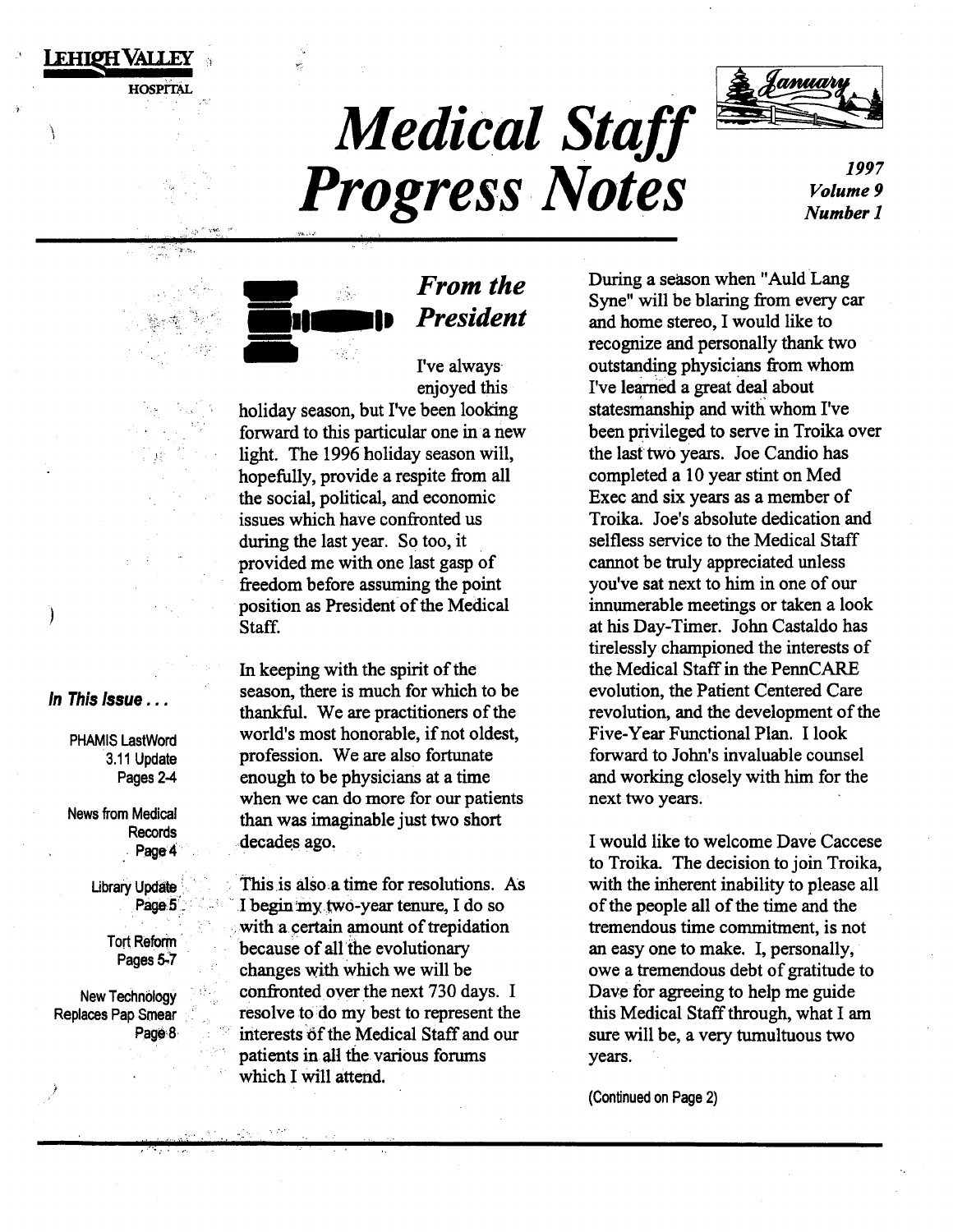(Continued from Page 1)

I also want to take this opportunity to notify the members of the Medical Staff that I will have an office in the Medical Staff Office adjacent to the Medical Staff Lounge on the first floor. I invite members of our staff to bring issues of concern to members of Troika. While we cannot guarantee every battle will be won, I do promise we will research, develop an action plan, and represent the interests of the Medical Staff to the best of our abilities.

Finally, on behalf of Joe, John, David, and myself, I wish us all a happy, healthy and prosperous 1997!

' r

Robert X. Murphy, Jr., MD President, Medical Staff

# *PHAMIS LastWord 3.11 Upgrade News*

The PHAMIS LastWord 3.11 upgrade is coming in January, 1997. The current system (version 1.8) will not be available as of noon on Friday, January 17, 1997. The weekend will be used to convert the patient data from the old 1.8 version to the new 3.11 version. The PHAMIS 3.11 system will be up and running on Monday, January 20, 1997. When it is activated, it will take some time to get all the patient information from the previous three days into the system; therefore, do not expect all patient data to be available immediately.

During the downtime, physicians and physician offices can obtain patient information by using the following \_procedures:

#### **Census Information**

The physician or physician office should print a census prior to noon on Friday, January 17, when the current system will go down. Offices which do not have access to PHAMIS can call 402-8062 for a census to be

printed and faxed to them. For the location of any patient that is admitted after noon on January 17, call 402-8062 and give the patient's name.

### **Lab Results**

Lab Interims will be printed according to the Nursing downtime schedule which is approximately every four hours. The nightly cums will continue to be printed as they are now. This procedure is no different than any other downtime situation. Lab results will be available in PHAMIS after activation on Monday, January 20, as soon as the interface can process them.

### **Transcriptions and Diagnostic Results. (Radiology, etc.)**

Physicians will continue to dictate reports during downtime as is done now. The original report, without a physician's signature, will be generated on canary yellow paper and delivered to the unit to be placed on

(Continued on Page 3)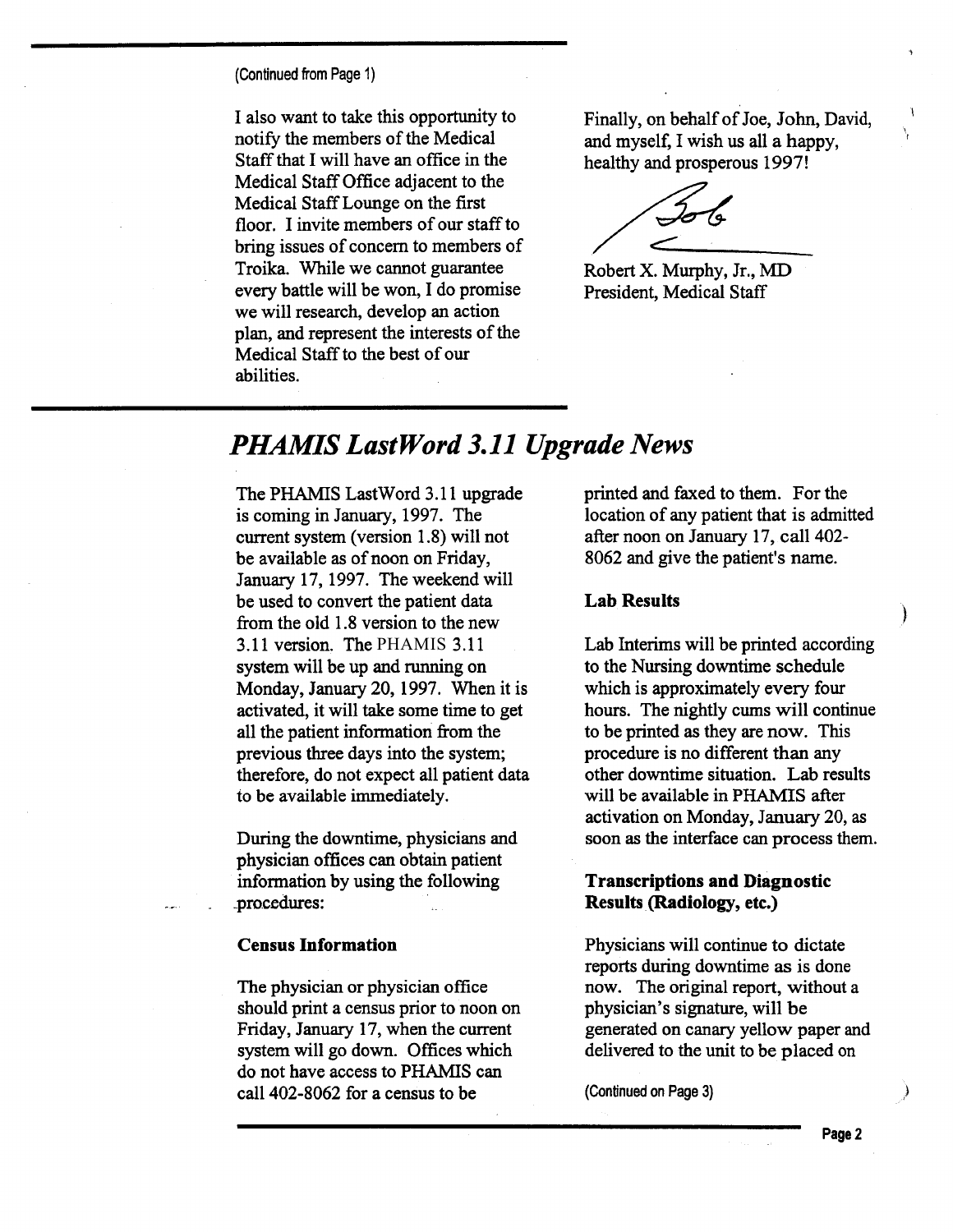(Continued from Page 2}

)

)

' )

the patient's chart. Physicians will be called directly with STAT or ASAP reports. When the PHAMIS upgrade is activated, all reports done during downtime will be uploaded into PHAMIS. After verification, the unit will receive the report to replace the temporary canary yellow report on the chart. The current process of auto faxing will also resume after activation. The dictation tank will still be available (except for Radiology) for the physicians to use to listen to the report.

#### **Insurance/Billing Information**

The physician or physician office should obtain any necessary insurance or billing information prior to noon on Friday, January 17. The information for patients admitted on Friday should be available on Monday, January 20 (except for traumas - usually not available until the Patient Access team determines that information).

### **REMINDER**

Information Services is offering hands-on PHAMIS LastWord 3.11 upgrade training sessions for physicians, residents, allied health professionals, and medical students. These sessions are for those who are currently using PHAMIS Last Word and want to experience the new look and feel of the upgrade. The class size is limited to 12, and registration is required.

Thursday, January 2, 1997 6 to 7:30 a.m. - School of Nursing, #1906 11:30 a.m. to 1 p.m. - School of Nursing, #1906

3 to 4:30p.m.- School of Nursing, #1906 6 to 7:30p.m.- JDMCC, #401

Friday, January 3, 1997 6 to 7:30 a.m. - School of Nursing, #1906 11:30 a.m. to 1 p.m. - School of Nursing, #1906

Monday, January 6, 1997 6 to 7:30 a.m. - School of Nursing, #1906 5 to 6:30 p.m. - JDMCC, #401

Tuesday, January 7, 1997 6 to 7:30 a.m. - School of Nursing, #1906 6 to 7:30a.m.- JDMCC, #401 6 to 7:30 p.m. - JDMCC, #401

Wednesday, January 8, 1997 6 to 7:30a.m.- School.ofNursing, #1906 6:30 to 8 a.m.- JDMCC, #401 11:30 a.m. to 1 p.m. - School of Nursing, #1906 6 to 7:30p.m.- JDMCC, #401

Thursday, January 9, 1997 6 to 7:30 a.m. - School of Nursing, #1906 6 to 7:30a.m.- JDMCC, #401 6 to 7:30 p.m. - JDMCC, #401

Friday, January 10, 1997 6 to 7:30 a.m. - School of Nursing, #1906 6 to 7:30a.m.- JDMCC, #401

Monday, January 13, 1997 6 to 7:30 a.m. - School of Nursing, #1906 3:30 to *5* p.m.- JDMCC, #401 6 to 7:30p.m.- JDMCC, #401

Tuesday, January 14, 1997 6 to  $7:30$  a.m. - School of Nursing,  $\#1906$ 6 to 7:30a.m.- JDMCC, #401 3:30 to 5 p.m. - School of Nursing, #1906 6 to 7:30p.m.- JDMCC, #401

Wednesday, January 15, 1997 6 to 7:30 a.m. - School of Nursing, #1906 6 to 7:30a.m.- JDMCC, #401 11:30 a.m. to 1 p.m.- JDMCC, #401 3 to 4:30 p.m. - JDMCC, #401 5 to 6:30p.m.- JDMCC, #401 6:30 to 8 p.m.- JDMCC, #401

Thursday, January 16, 1997 6:30 to 8 a.m.- JDMCC, #401 6 to 7:30p.m.- JDMCC, #401

Friday, January 17, 1997 6 to 7:30a.m.- JDMCC, #401

(Continued on Page 4}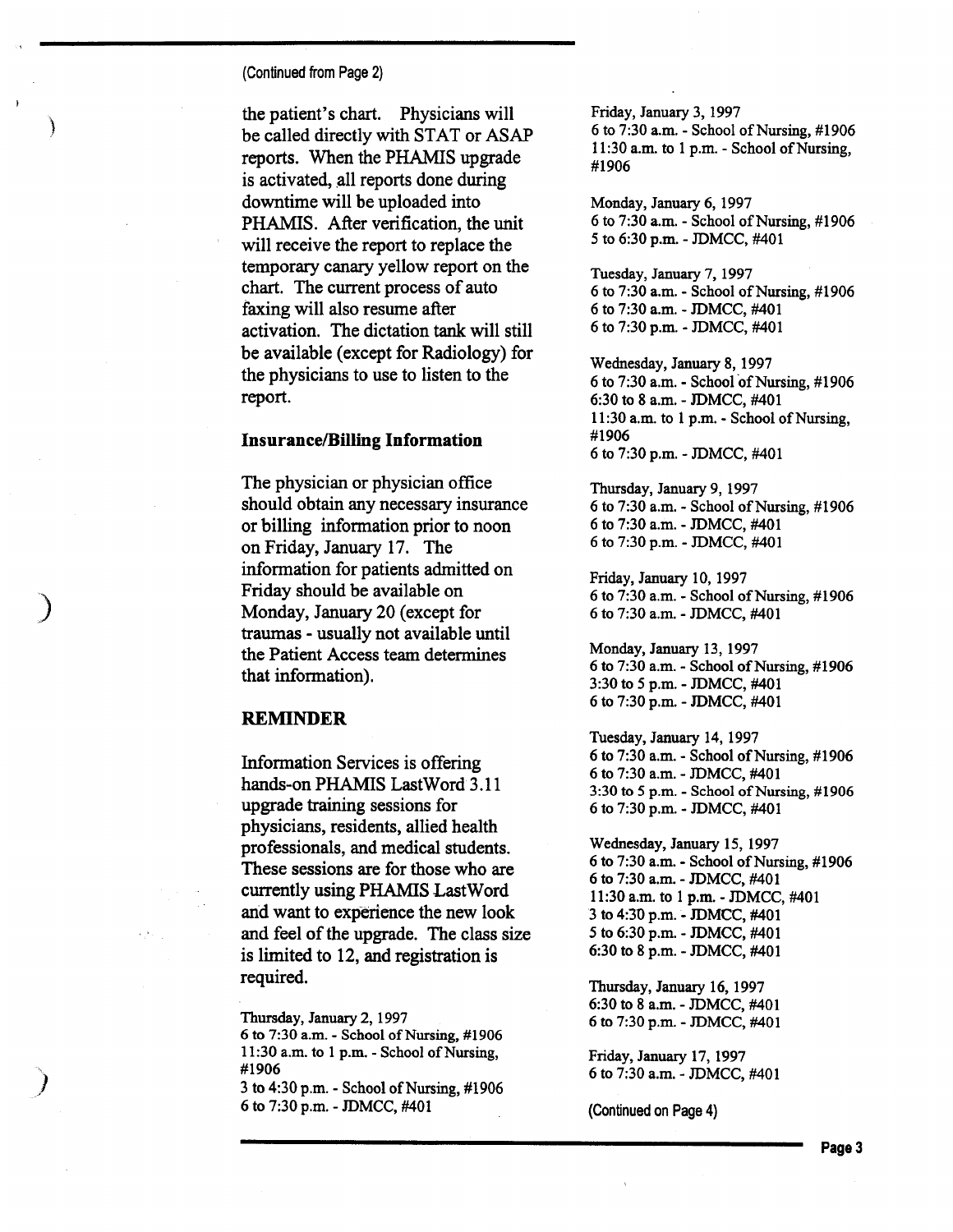(Continued from Page 3)

The School of Nursing training room is on the first floor to the left as you enter the auditorium.

Remember, registration is required for all of these sessions. Please call 402-1401 to register for a class. During the week of January 20, Information Services will provide support staff in the physician lounges at the hospital sites to help you with any questions about PHAMIS Last Word.

In addition, the following sessions have been scheduled for physicians' office staff:

Wednesday, January 8, 1997 4 to 6 p.m.- JDMCC, #401

Friday, January 10, 1997 Noon to 2 p.m.- JDMCC, #401

Monday, January 13, 1997 9 to 11 a.m. - School of Nursing, #1906 }

)

Tuesday, January 14, 1997 9 to 11 a.m. - School of Nursing, #1906 1 to 3 p.m. - School of Nursing, #1906

Wednesday, January 15, 1997 9 to 11 a.m. - JDMCC, #401

Please call Information Services at 402-1401 to register for a session.

# *News from Medical Records*

Consent for Release of Information, Form #MRD-11, has been revised and is now available through Pic & Pac. This revised form includes separate patient authorization signature lines for release of sensitive information (drug and alcohol, mental health, HIV, etc.) which previously required the requestor to complete an additional authorization form. The result will be less duplication for the patient and the hospital. In addition, claims and requests for information can now be processed in a more timelymanner.

If you have any questions regarding this form, please contact Sue Cassium, Manager of Operations, Medical Record Department, at 402-4451.

Effective January 1, 1997, leadership of the Medical Staff changes hands as Robert X. Murphy, Jr., MD, begins his term as President, and David M. Caccese, MD, begins his term as President-elect.

Please note that all mail to Dr. Murphy, relating to his position as President, should be sent to Medical Staff Services, Cedar Crest & 1-78. Mail relating to patient matters should continue to be sent to Dr. Murphy's patient office at 1230 S. Cedar Crest Blvd., Suite 204.

Mail for Dr. Caccese should continue to be sent to his patient office at 401 N. 17th Street, Suite 201.

In addition, mail for John E. Castaldo, MD, who stepped down as President, should be sent to his patient office at 1210 S. Cedar Crest Blvd., Suite 1800.

)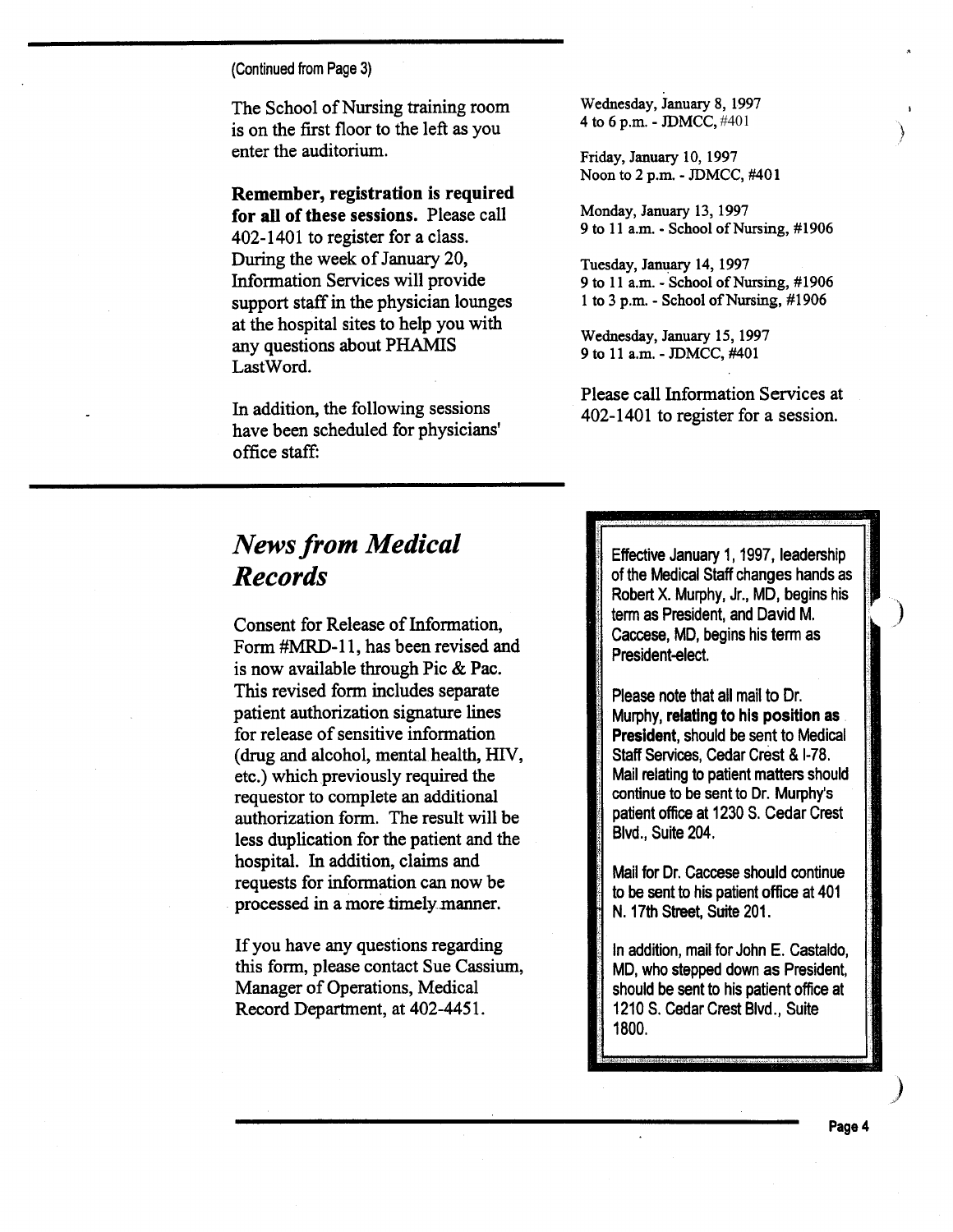# *Library Update*

### Library Expansion

)

)

Phase I of the Library expansion project at Cedar Crest & I-78 has been completed. The wall between the Library's Circulation Area and the recently vacated Lab Administration offices has been removed to create more space. The additional rooms are now available for study purposes.

## New Additions

The following books are now available in the Health Sciences Library at Cedar Crest & I-78:

### AIDS: Etiology, Diagnosis, Treatment, and Prevention, 4th edition

Editor: Vincent DeVita, Jr., et al. Call No. WC 503 A2877 1997

# *Tort Reform NOW!*

In order to keep you updated on Tort Reform, following are the major issues regarding Professional Liability Tort Reform and the CAT Fund as released by the Pennsylvania Medical Society:

### Professional Liability Tort Reform

1. Informed Consent: The informed consent provision accomplishes two major purposes: (1) It allows the defense to present testimony regarding risks and alternatives that the typical physician would present to the patient. Such testimony is precluded now. Defense counsel believe that such testimony will be invaluable in the defense of cases. (2) It introduces a causation requirement. The plaintiff

Primary Care Geriatrics: A Case-Based Approach, 3rd edition Author: Richard Ham, et al. Call No. WT 100 P952 1996

Emergency Medicine: A Comprehensive Study Guide, 4th edition,: Companion Handbook Author: David Cline, et al. Call No. WB 105 E552 1996

### Anesthesia Secrets

Author: James Duke, et al. Call No. WO 218:2 D887a 1995

The following book is available in the Library at 17th & Chew:

### Textbook of Operative Dentistry, 3rd edition

Author: Lloyd Baum, et al. Call No. WU 300 B347t 1994

would have to show that the additional information would have been a "substantial factor" in making the decision to undergo treatment. In many instances, the patient would have necessary treatment even if he had known of the undisclosed risk.

### 2. Periodic Payment of Future

Damages: The bill provides that there may be periodic payment of future damages if the parties under court supervision agree to the terms. Consideration must be given to: (a) the appropriate time frame for such payments; (b) the amount of damages per installment; (c) the posting of security or purchase of an annuity that will insure full payment of damages

(Continued on Page 6)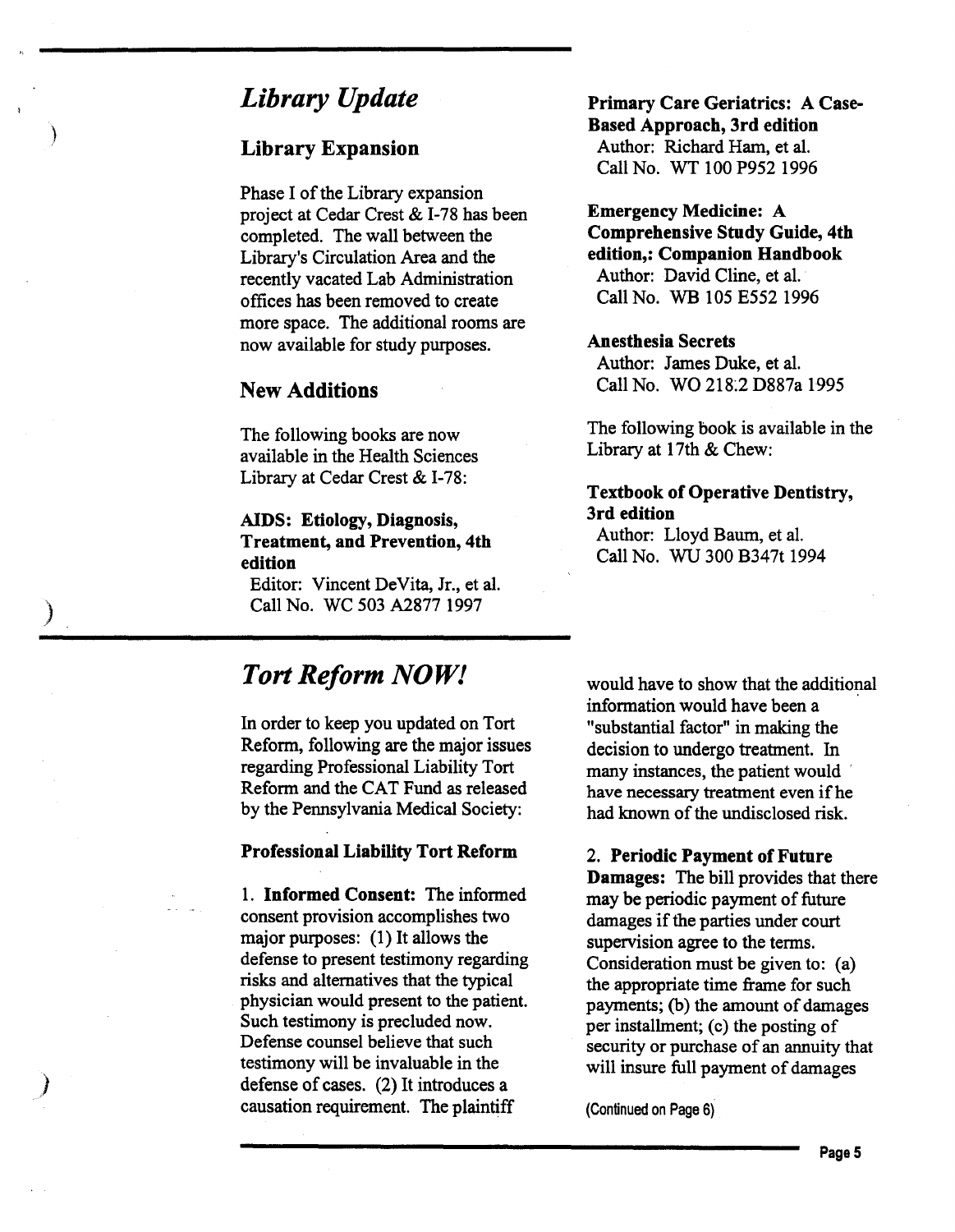#### (Continued from Page 5)

awarded; (d) other issues. The provision provides the framework for periodic payment of awards not now available under present law.

### 3. Dilatory or Frivolous Motions:

The aim of this provision is to deter frivolous suits by requiring that pleadings and motions have a reasonable basis in fact and law, and by providing that the suit be supported early on by expert opinion. Courtimposed sanctions can include an award of attorneys' fees and a report of the plaintiff's attorneys actions to the appropriate disciplinary board.

4. Pretrial Procedures, Mediation, and Conciliation: These are a series of provisions designed to speed up the court process and thus reduce costs and to move cases from the court system to alternative dispute resolution, such as mediation and conciliation.

#### 5. Affidavit of Non Involvement:

This provision addresses the plaintiff attorney's practice of naming everyone possible in a lawsuit, thus increasing defense costs. A physician who is misidentified or otherwise not involved in the treatment of the patient can immediately file an affidavit to be removed from the case, subject to appropriate challenge.

6. **Mandatory Reporting:** This provision parallels the requirement of the Federal Health Care Quality Improvement Act and the practice of the Medical and Osteopathic Boards in requiring the reporting and investigation of professional liability awards and settlements.

7. Punitive Damages: Plaintiffs attorneys have, with some frequency, added punitive damage claims to garden variety malpractice suits. ) Since punitive damages are not insurable, this places considerable pressure on physicians to settle defensible cases. These provisions require the plaintiff, after discovery, to establish a *prime facie* case for punitive damages and bifurcates the trial, thus eliminating in most cases, the pressure and the need to turn over financial records. Further, the standard for an award of punitive damages is raised to "willful or wanton misconduct or reckless indifference to the rights of others" with a showing of gross negligence being insufficient to support such a claim. Punitive damages are capped at 200% of the compensatory awards.

### CAT Fund

1. Abolishment of the CAT Fund: The bill provides for an immediate decrease in the CAT Fund layer of coverage from \$1 million to \$900,000. In two years, it will be reduced again to \$800,000, then in two years to \$700,000 with a concomitant increase in primary limits. This will allow time for the primary carriers to adjust. It also establishes an Advisory Board to reprot the General Assembly by September 1, 1997, among other items, how best to totally eliminate the Fund. The Medical Society's position is that the unfunded liability is a general societal responsibility that cannot rest entirely on physicians and hospitals.

2. The Advisory Committee: The Advisory Committee would consist of 11 members: the Insurance

(Continued on Page 7)

 $\big)$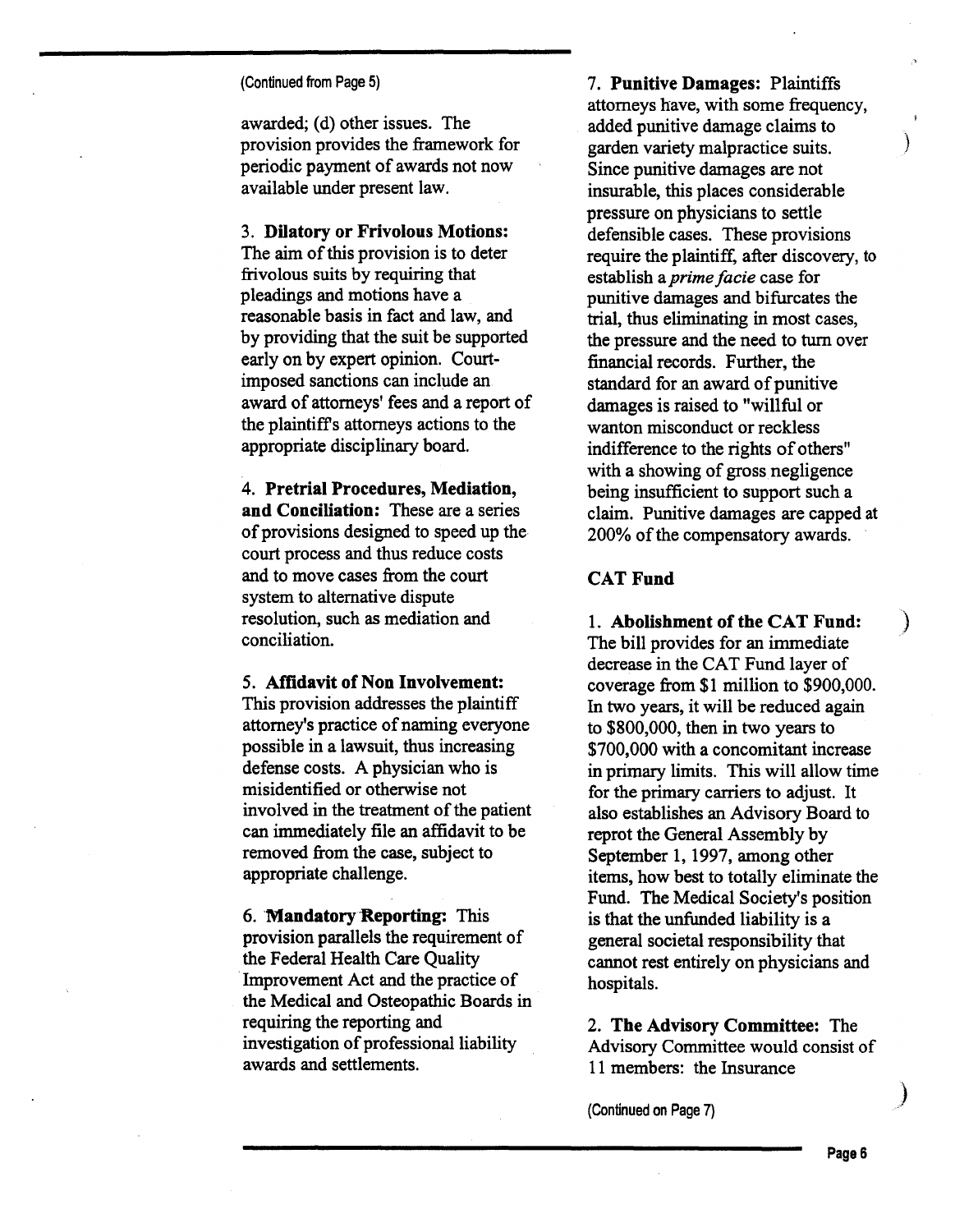(Continued from Page 6)

)

)

Commissioner, four members selected by the leadership of the House and Senate, and six members appointed by the Governor. In addition to recommending how to best eliminate the Fund, it is also charged with improving the overall operation of the Fund.

3. Emergency Surcharge: Two provisions should obviate the need for future emergency surcharges: the buffer is raised from \$15 million to 15 percent of the Funds previous years costs, and the Fund is granted the right to engage in short-term borrowing.

4. Adjustments: This provision allows the CAT Fund director to adjust hospital rates up or down by 20 · percent based on risk, with the approval of the Insurance Commissioner.

5. Prevailing Primary Premium: The surcharge will be a percentage of prevailing primary premium, not of the actual cost for primary coverage. The prevailing primary premium is based on the Joint Underwriting Association (JUA) rates. The provision is intended to provide equitable distribution of the surcharge among providers and eliminate the anomalies caused by deep discounting.

If you have any questions regarding this issue, please contact me through Medical Staff Services at 402-8980.

Robert X. Murphy, Jr., MD Chairman, Legislative Committee Lehigh County Medical Society and HMSS Representative Lehigh Valley Hospital

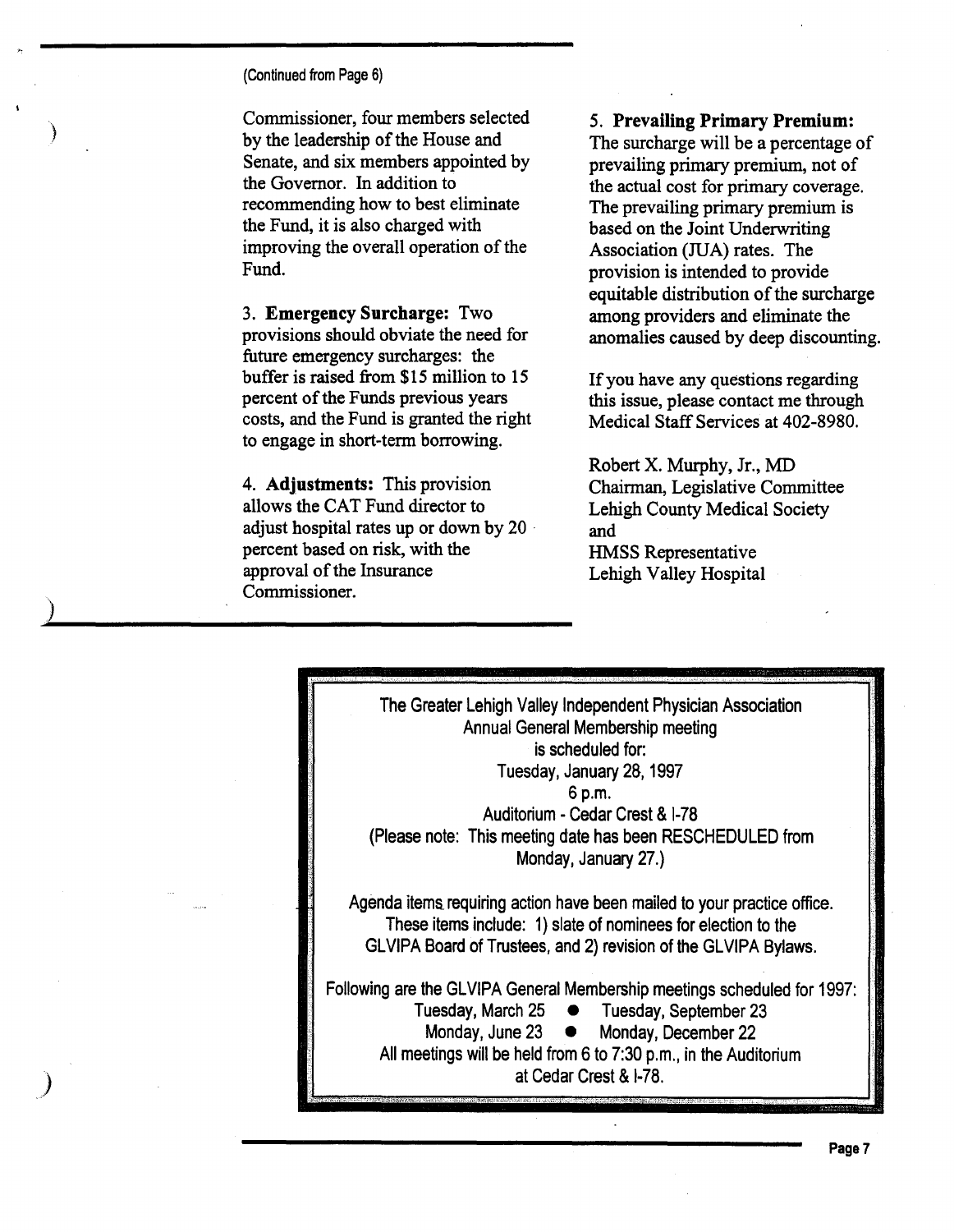# *New Technology Replaces the 50 Year Old Pap Smear*

The Lehigh Valley is in the forefront of giving women access to a revolutionary advancement in women's health. Health Network Laboratories, the clinical laboratory of Lehigh Valley Hospital, will be one of the first labs in the country to take advantage of a new technology to screen for cervical cancer. The new test will decrease the number of inconclusive results currently associated with the Pap smear, increase the early detection of cervical cancer, and has the potential for significant cost savings to the health care system.

The U.S. Food and Drug Administration cleared the ThinPrep 2000 System for cervical cancer screening in May. Developed by Cytyc Corporation of Massachusetts, the system prepares the ThinPrep Pap test, which is intended to replace the 50 year old Pap smear. With more than 100 million Pap smears performed annually worldwide, it is the most widely used cancer screening test.

"The ThinPrep Pap test is an excellent example of the shifting focus in health care to early detection and disease prevention, as opposed to disease treatment. It will set a new standard for preventative women's health care," said Vincent Lucente, MD, Chief, Division of Gynecology. "This new technology will offer a significant improvement in our ability to screen for cancer of the cervix. We are committed to leading the way to make this·advancement available to the medical community and to as many women as possible in the region."

By improving the way cervical cell samples are prepared, the ThinPrep Pap test has been shown to reduce the number of cervical samples that were compromised due to blood, mucus and inflammation. The result will be a reduction in the number of repeat paps,

a decrease in the number of colposcopies, and an increase in the early detection of pre-cancerous conditions when they are more easily treated. Medical experts estimate that as many as one out of four cervical abnormalities may be missed using the conventional Pap smear.

Cervical cancer is one of the most common cancers among women in the world, with approximately 450,000 cases reported annually on a worldwide basis. American Cancer Society estimates for women in the United States in 1996 include 15,700 new cases of invasive cancer and 65,000 cases of carcinoma *in situ,* a serious but less threatening pre-cancerous condition, with an estimated 4,900 deaths overall. If detected in the pre-cancerous stage, virtually all cervical cancer is curable. The treatment of cervical cancer after it reaches the invasive stage may require ) chemotherapy, radiation treatment, or surgery, including hysterectomy.

"This breakthrough in technology gives us yet another opportunity to stress the importance of regular cervical cancer screenings," Dr. Lucente said.

Lehigh Valley Hospital began using the test in its physician offices in late December and will have it available throughout the network by the end of the first quarter of 1997. "Health Network Laboratories will collaborate with any provider or patient to make this new test available," said David Beckwith, PhD, Vice President of Network Laboratory Services and clinical director of Health Network Laboratories. "We also are working with Cytyc to educate insurance carriers and managed care organizations on the superiority of this test and the need to *)*  make it available to as many women as possible."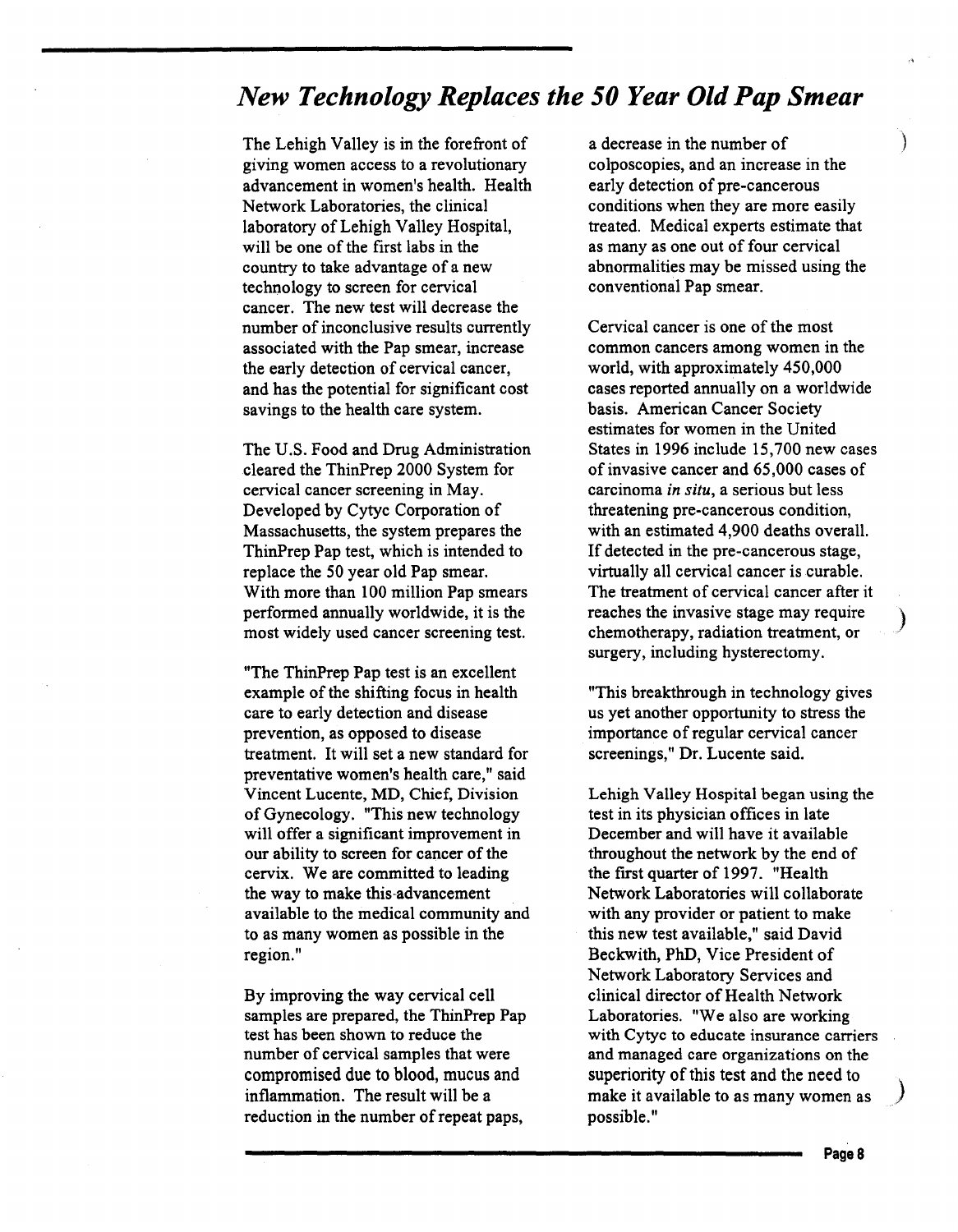# *"Early Head Start" Targets Low-Income Families*

Lehigh Valley Hospital and Health Network will play a major role in a new program to promote the health of lowincome children. Early Head Start is a collaborative project with the Lehigh Valley agency who provides Head Start services in Lehigh and Northampton counties -- Community Services for Children, Bethlehem. Early Head Start recently received \$3.3 million in federal start-up funding.

)

)

)

Early Head Start promotes the healthy development of infants, toddlers and their families, "The concept is that a strong, self-sufficient family is just as important to a child's health as immunizations and checkups," said John VanBrakle, MD,

Chairperson, Department of Pediatrics. Services will include home visits, referrals to health and human services, and programming at an Early Head Start Family Place at 17th & Chew.

Outcomes will be carefully measured. "This kind of early intervention should improve children's health and reduce costs," said James Balducci, MD, Chief, Division of Obstetrics. "I see Early Head Start as the logical followup to the Perinatal Partnership," he added. "Cooperative ventures like these advance our mission as a 'hospital without walls' and strengthen the community as a whole."

# *National Foundation Gift Matched by Pool Trust*

Local efforts to battle substance abuse received a major boost recently thanks to a gift from the Robert Wood Johnson Foundation of Princeton, NJ. The nation's largest health care philanthropy awarded the one year \$50,000 grant to Lehigh Valley Hospital and Health Network (LVHHN) to study the effects of local and state public policy on substance abuse in youths. The project will receive added strength from a matching grant from the Dorothy Rider Pool Health Care Trust. Collaborating on the project will be the Pool Trust, LVHHN's Department of Community Health and Health Studies and its affiliated programs, ALERT Partnership and the Coalition for a Smoke-Free Valley.

Spearheading the study will be Kathy McHale of Bethlehem, public affairs professional and former Pennsylvania State Representative. "Our goal is to learn how two local coalitions can change policies that hinder prevention efforts and exacerbate substance use," Ms. McHale said.

The plan includes a series of educational forums for local and state policy makers where the implication of laws relating to youth access to alcohol and tobacco products can be debated. According to Ms. McHale, forums will explore the impact of such current topics as the privatization of the Pennsylvania Liquor Control Board.

This award marks the first grant the Robert Wood Johnson Foundation has made to a Lehigh Valley organization, according to Mark Young, MD, Chairperson, Department of Community Health and Health Studies. "It is a special honor to receive a grant from this prestigious organization," Dr. Young said. "It recognizes the outstanding work of the ALERT and Smoke-Free coalitions and represents a growing trend lead by the Pool Trust to partner with funding sources beyond the valley."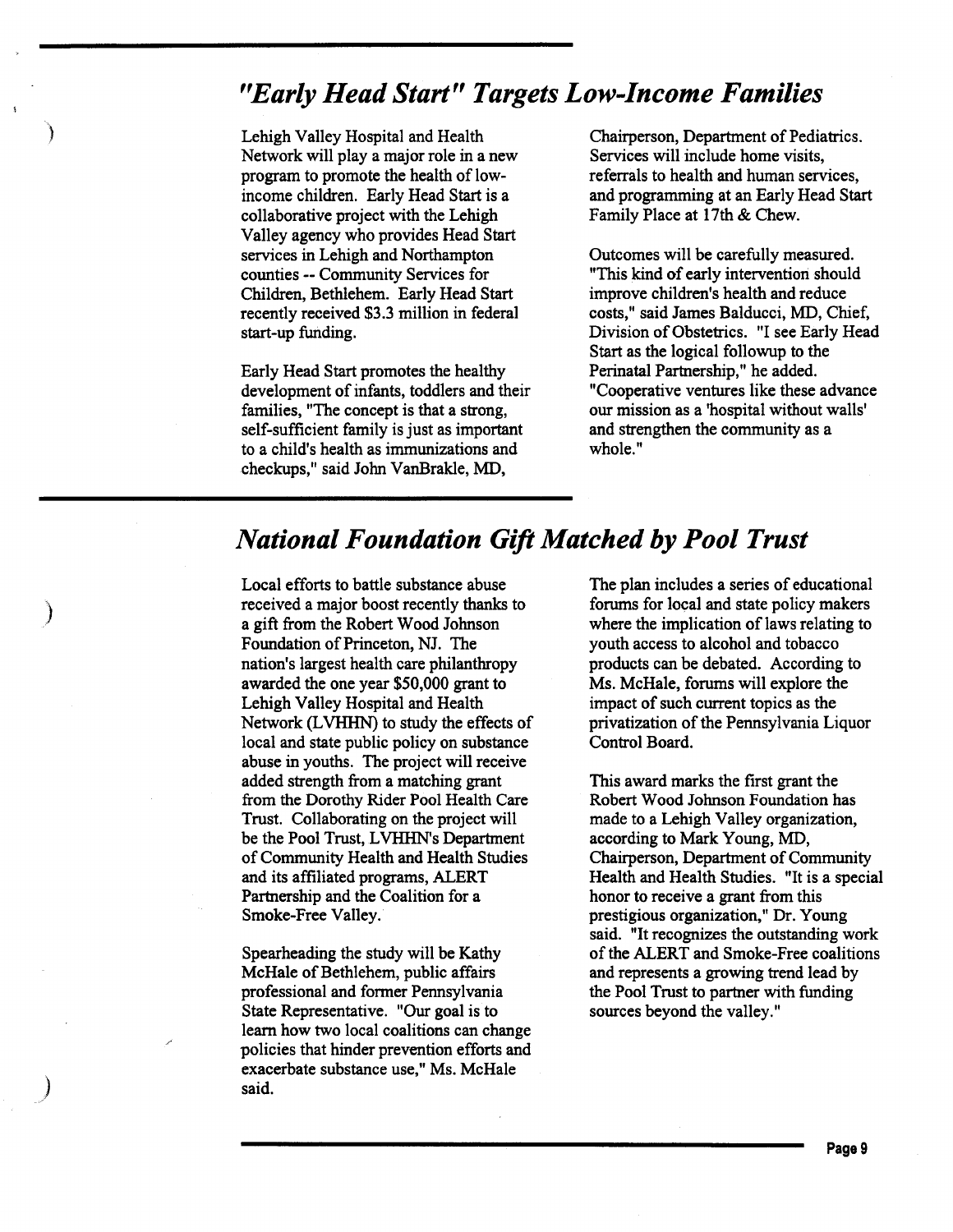# *Congratulations!*

Three members of the Division of Cardiology recently achieved certification in Nuclear Cardiology by written examination -- Robert H. Biggs, DO, Michael A. Rossi, MD, and Melvin H. Schwartz, MD. Certification is established by the Certification Council of Nuclear Cardiology, a Division of the American Society of Nuclear Cardiology and the American College of Cardiology.

Herbert L. Hyman, MD, Division of Gastroenterology, was accepted for membership in the American Psychosomatic Society.

 $\big)$ 

#### David M. Richardson, MD,

Department of Emergency Medicine, was recently informed that he successfully completed the certification examination and has become a diplomate of the American Board of Emergency Medicine.

# *Papers, Publications and Presentations*

"Fetal Seizures: A Case Study," coauthored by Lori A. Abrams, DO, ChiefOB-GYN Resident, and James Balducci, MD, Chief, Division of Obstetrics, and Section of Maternal-Fetal Medicine, was published in the October, 1996 edition of *Obstetrics* & *Gynecology.* 

George A. Arangio, MD, Division of Orthopedic Surgery, was the primary author of a research paper published in the *Journal of Sports Rehabilitation.*  The title of the study was "Incidence of Asymptomatic, Nontraumatic Unilateral Knee Hyperextension in the High School Athlete."

"Biases Physicians Bring to the Table," an article co-authored by Stephen K. Klasko, MD, Chairperson, Department of Obstetrics and Gynecology, was published in the December, 1996 edition of *The Physician Executive.* 

Jenni Levy, MD, Division of General Internal Medicine, recently presented a workshop, "Teaching About Substance Abuse in the Outpatient Setting - Brief Interventions for Learners," at the Association for Medical Education and Research in Substance Abuse Annual Meeting which was held November 7, 8, and 9 in Reston, Va.

The paper, "Asymptomatic Carotid Endarterectomy: Patient and Surgeon Selection," was recently accepted for publication in the journal, *Stroke.* The study was authored by Michael J. Marcinczyk, MD, Chief Surgical Resident, Gary G. Nicholas, MD, Program Director, General Surgery ) Residency, James F. Reed Til, PhD, Director of Research, Department of Community Health and Health Studies, and Susan A. Nastasee, BS, Surgical Editor, Department of Surgery. The paper has also been accepted for poster presentation at the 22nd International Joint Conference on Stroke and Cerebral Circulation in Anaheim, Calif., in February.

John F. McCarthy, DO, Chief, Division of Pre-hospital Emergency Medical Services, lectured on "Tactile Assessment" at the Second Annual Pocono Emergency Medical Services Conference held October 25 to 27.

"Twins and Preterm Labor," an article co-authored by Orion A. Rust, MD, Chief, Section of Clinical Obstetrics, has been accepted for publication in *The Journal of Reproductive Medicine.* 

Page 10

 $\left.\rule{0pt}{12pt}\right)$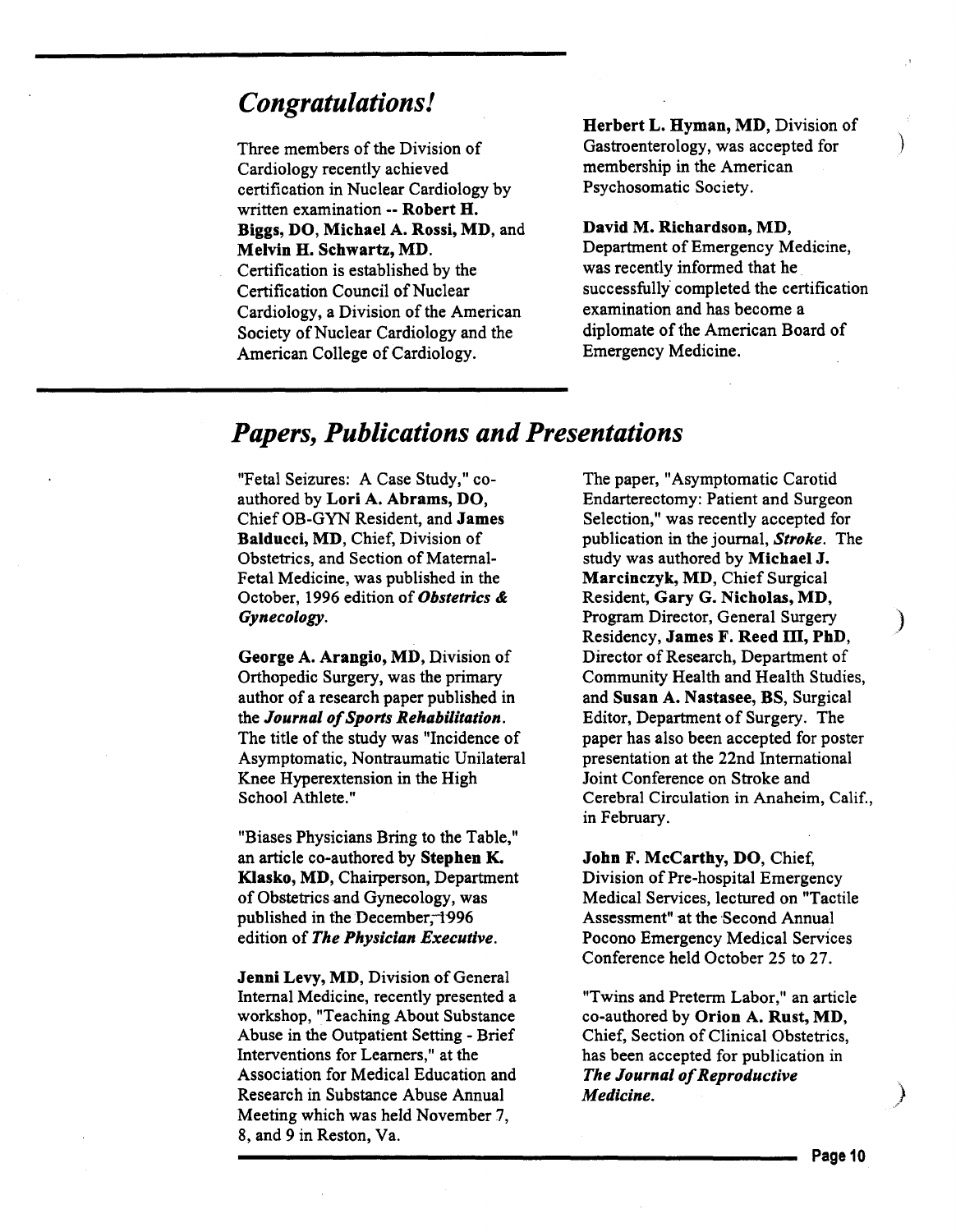# *Who's New*

### Medical Staff

### *Appointments*

Howard B. Altman, MD Lehigh Valley Pathology Associates (John J. Shane, MD) 2024 Lehigh Street Allentown, PA 18103-4798 (610) 402-5586 FAX: (610) 402-1670 Department of Pathology Division of Dermatopathology Provisional Active

#### Angelina Colton-Siotter, DPM

Allentown Family Foot Care (Raymond Fritz, Jr., DPM) 1633 N. 26th Street Allentown, PA 18104-1801 (610) 434-7000 FAX: (610) 434-7029 Department of Surgery Division of Orthopedic Surgery Section of Foot and Ankle Surgery Provisional Active

#### MaryAnne Freeman-Brndjar, DO

)

)

OB-GYN Care, Inc. (Gene W. Miller, DO) 682 N. Brookside Road Suite B Wescosville, PA 18106-9708 (610) 398-1177 FAX: (610) 395-5419 Department of Obstetrics and Gynecology Division of Primary Obstetrics and Gynecology Provisional Active

#### Joseph W. Galassi, Jr., MD

Allentown Anesthesia Associates, Inc. 1251 S. Cedar Crest Blvd. Suite 212C Allentown, PA 18103-6243 (610) 402-8810 FAX: (610) 402-8008 Department of Anesthesiology Provisional Active

#### William Lozinger, Jr., DO

Bangor Medical Center 153 N. 11th Street Bangor, PA 18013-1699 (610) 588-4502 FAX: (610) 588-6928 Department of Family Practice Provisional Affiliate

# *Change of Status*

Matthew A. Kasprenski, MD Department of Family Practice From Courtesy to Afflliate

Stephan R. Sher, DO Department of Family Practice From Courtesy to Affiliate

## *Leave of Absence*

Joseph J. Grassi, MD Department of Medicine Division of Physical Medicine/Rehabilitation One-Year Leave of Absence

### *Correction to Change of Status*

William Gee, MD Department of Surgery Division of Vascular Surgery Remains Active

### Allied Health Professionals

### *Appointments*

Nancy A. Adams, CRNA Physician Extender Professional - CRNA (Allentown Anesthesia Associates- Dr. Maffeo)

#### Lorraine 0. Dillon, PA-C

Physician Extender Physician Assistant (LVH Trauma Service- Dr. Pasquale)

#### Laurice Dunning, CNM Nurse Midwife Professional Category (Center for Women's Medicine -Dr. Balducci)

Deborah J. Faust, RN Physician Extender Professional- RN (Valley Sports & Arthritis Surgeons -Dr. Sussman)

Lisa Fraine, CNM Nurse Midwife Professional Category (Center for Women's Medicine -Dr. Balducci)

Lisa Ledere, CNM Nurse Midwife Professional Category (Center for Women's Medicine - Dr. Balducci)

Rebecca Lynn Peterson, CRNP Physician Extender Professional- CRNP (L VH NICU - Dr. Gertner)